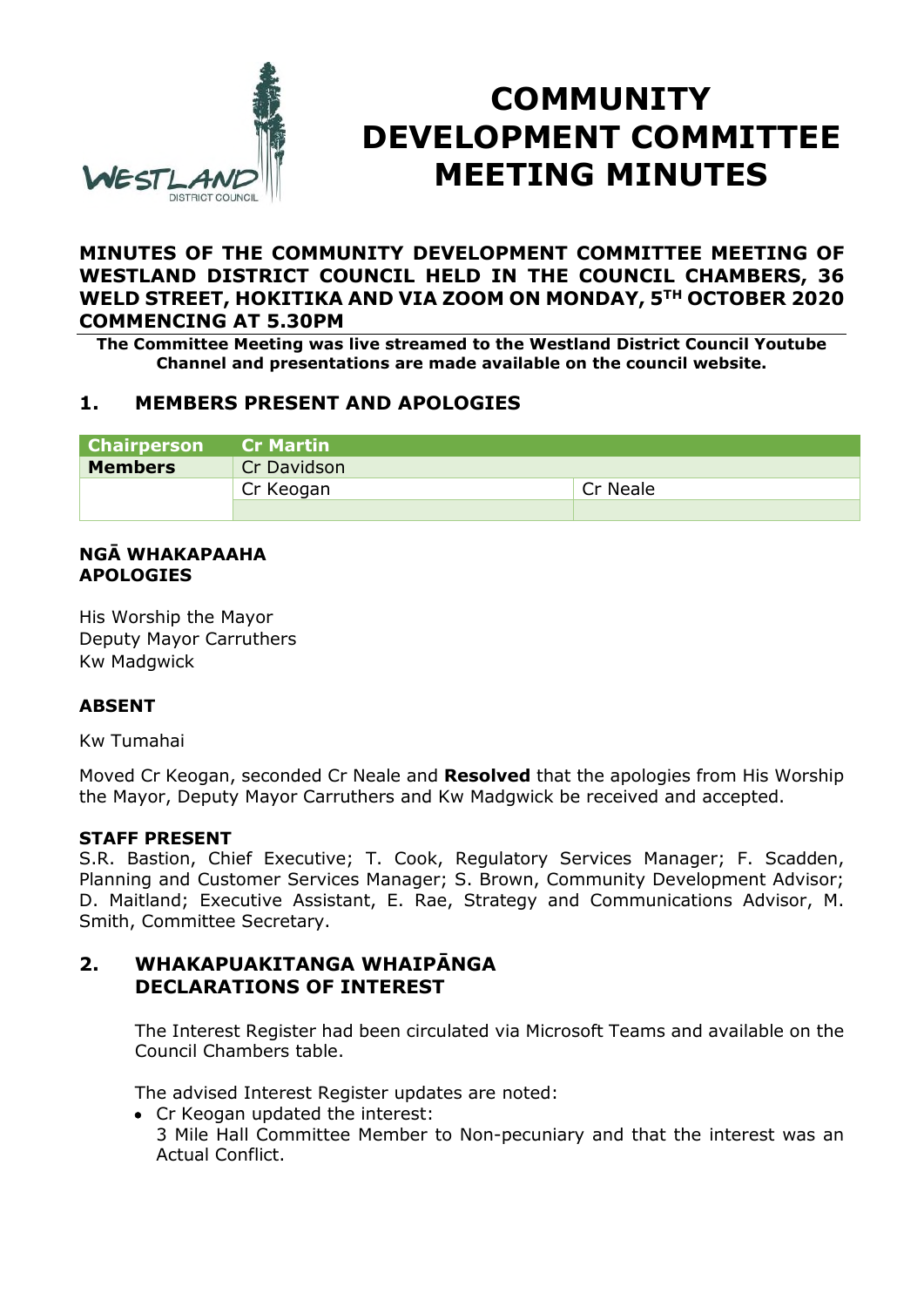# **3. NGĀ TAKE WHAWHATI TATA KĀORE I TE RĀRANGI TAKE URGENT ITEMS NOT ON THE AGENDA**

There were no urgent items of business not on the Agenda.

## **4. NGĀ MENETI O TE HUI KAUNIHERA MINUTES OF MEETINGS**

The Minutes of the previous Meeting were circulated separately via Microsoft Teams.

## **Community Development Committee Meeting Minutes – 3 August 2020**

Moved Cr Neale, seconded Cr Davidson and **Resolved** that the Minutes of the Community Development Committee Meeting held on the 3 August 2020 be confirmed as a true and correct record of the meeting.

The Chair, Cr Martin **Approved** that his digital signature be added to the confirmed Community Development Committee Meeting Minutes of **3 August 2020.** *As per cl. 28 Schedule 7, LGA 2002.* 

# **5. ACTION LIST**

The Chief Executive spoke to the Action List and provided the following updates:

 **Terms of Reference – Parks, Reserves and Environment Subcommittee**  The Terms of Reference have been circulated to the Committee for their information. This item has been completed.

### **WestREAP**

Westreap will be speaking at this committee meeting.

#### **Hokitika Museum Governance Group**

The Chief Executive advised this was on hold, awaiting on outcomes from some decisions around the Museum.

#### **Culture and Heritage Subcommittee**

Workshop to be scheduled to develop the scope of the Sub-committee and the inter-relationships.

### **Rimu-Woodstock Lookout**

Confirmed that this infrastructure is to be looked after by Westland District Council. Works have been completed and the asset has been added to the database to be maintained. Item to be removed from the action list.

### **Hokitika Cemetery and Signage at Franz Josef (NZTA Signage)**

There has been a lack of maintenance in these areas. A full review has been done and the concerns were raised with the relevant contractors to resolve these. NZTA was approached regarding their signage. This will be an ongoing process. The policy on Statues, Monuments, Memorials and Public Art has been circulated to the committee members as a reference document. Loaded on teams 24 September 2020.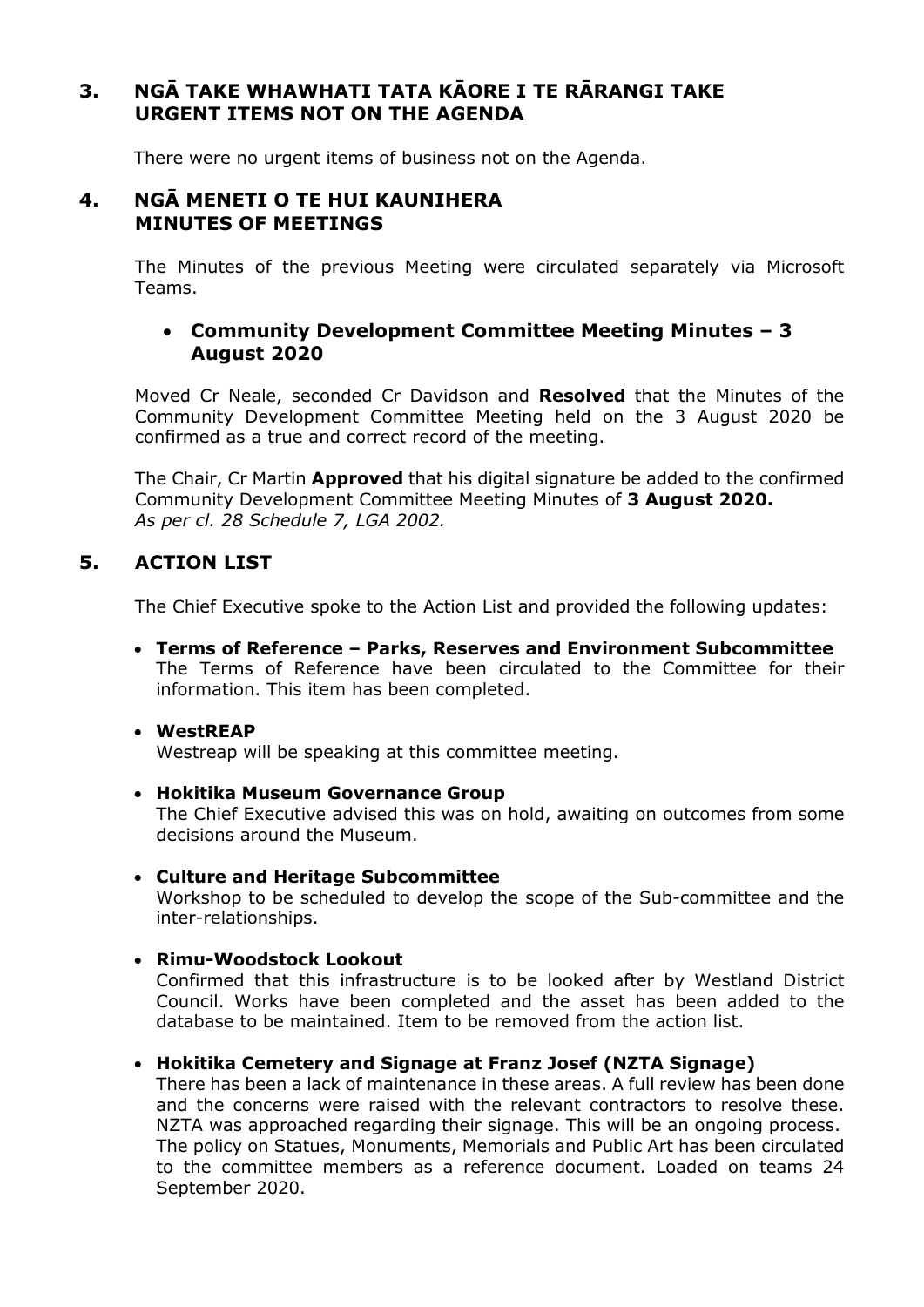## **Hokitika Central Business District – Revitalisation Working Group**

The Town Centre Planning sits with the Planning & Regulatory Services Committee going forward. A workshop was conducted on the 10th September 2020.

#### **Signage Plan and Budget**

Staff meet with Destination Hokitika and have prioritised a signage plan. Further work is required to finalise future budget allocation. The Planning Manager is working with the groups involved and gave an update on current works.

After discussion of the items the following actions were noted:

*Action: The Committee has requested the Chief Executive write a formal letter to NZTA's South Island Manager regarding signage maintenance and the condition of the signage across the district.* 

*Action: A call for expressions of interest to groups for the Hokitika Museum Governance Group and the Culture and Heritage Subcommittee.* 

*Action: Workshop date to be set to discuss the potential establishment of a Culture and Heritage Subcommittee and also discuss the Museum Governance going forward.* 

Moved Cr Keogan, seconded Cr Neale and **Resolved** that the updated Action List be received with the following updates:

- Terms of Reference Parks, Reserves and Environment Subcommittee: Completed, item to be removed.
- Rimu-Woodstock Lookout: Assigned to District Assets, item to be removed.

# **6. NGĀ TĀPAETANGA PRESENTATIONS**

### **Hokitika Regent Theatre Report**

Bruce Watson, Chairperson of the Westland Community Centre Inc, Owners of the Hokitika Regent Theatre, spoke to this presentation. The presentation reported on the below activities and events since the June 2020 Annual Plan hearing with Council:

- **-** Introduction to the report
- **-** Effects of Covid-19
- **-** The Regent Café
- **-** The wage subsidies
- **-** On-licence for events
- **-** Equipment upgrades
- **-** Pending upgrades and major maintenance
- **-** Cooperation with Destination Westland and Development West Coast on Events
- **-** Updated Business Plan
- **-** Relationship with the community Development Committee and Council.

After the presentation the Committee discussed with the Representatives from the Hokitika Regent Theatre thoughts around the future expectations of the 6 Monthly Reports. The below decisions were made: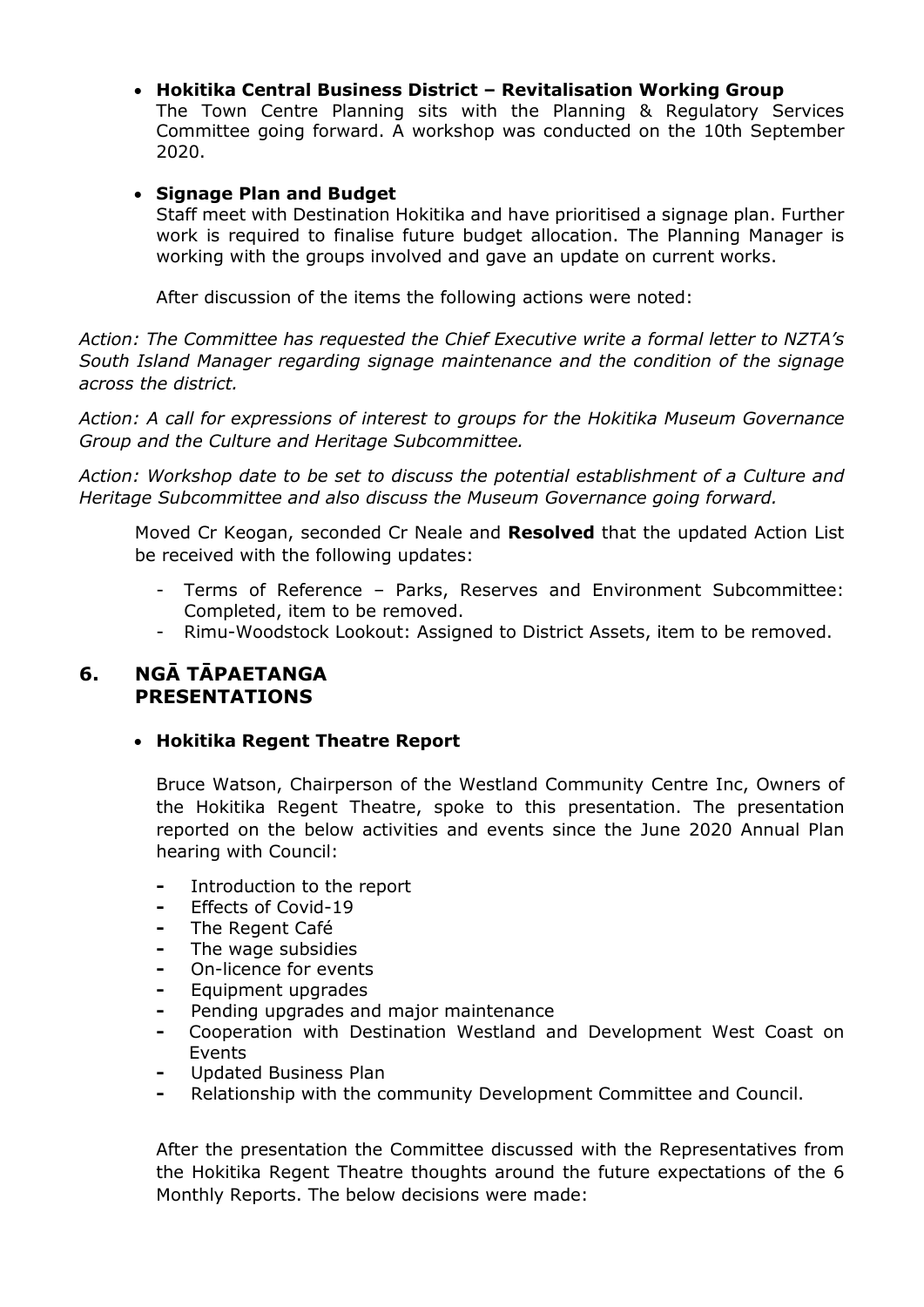- **-** Reports be presented at the October and April Community Development Committee Meetings to align with the Long Term Plan Process (LTP).
- **-** The Minutes of the Theatre Management Committee to continue to be provided to Deputy Mayor Carruthers and Cr Martin, and also be provided to Cr Keogan as Key Contacts.
- **-** Application for the drawdown of grants can be presented to The Chief Executive with the Business Plan for 2020.

*Action: Chief Executive to set up a site visit to the Hokitika Regent Theatre for the Committee.* 

*Action: The Theatre to come back to the committee with their Long Term Maintenance and Plant Replacement Plan.* 

Moved Cr Davidson, seconded Cr Neale and **Resolved** that the presentation from Bruce Watson, Chairperson at Westland Community Centre Inc. be received.

## **Kumara Residents' Trust**

Julie Rowe, Chairperson of the Kumara Residents' Trust and Fiona Pollard, Project Manager spoke to this presentation. The presentation covered the topics below:

- **-** The Charitable Trust's Mission Statement
- **-** Projects to connect with the Community
- **-** Projects to Honour our Heritage
- **-** Projects to Preserve
- **-** Fundraising
- **-** The Kumara Chinese Miners Memorial Reserve

*Action: Council to follow up on the lighting on the entrance signs to Kumara. Check who is responsible for them. Quite dim, poor lighting.* 

*Actions: Investigate alternative funding for the value of \$200k, taking in account the consultation process for the Kumara Endowment Fund.* 

Moved Cr Keogan, seconded Cr Neale and **Resolved** that the presentation from Julie Rowe, Chairperson at Kumara Residents' Trust be received.

#### **CACTUS Youth Programme**

Whare Iraia, Chief Executive and Julia Lavers, Education Manager from the CACTUS Youth Programme spoke to a powerpoint presentation. The presentation covered the topics below:

- **-** Who are our youth?
- **-** CACTUS's vision, Core Values and mission
- **-** What is CACTUS?
- **-** Why is CACTUS needed and when it returned
- **-** CACTUS values and goals
- **-** 2018 2019 CACTUS Activity Challenges
- **-** Successes
- **-** Challenges
- **-** Moving Forward